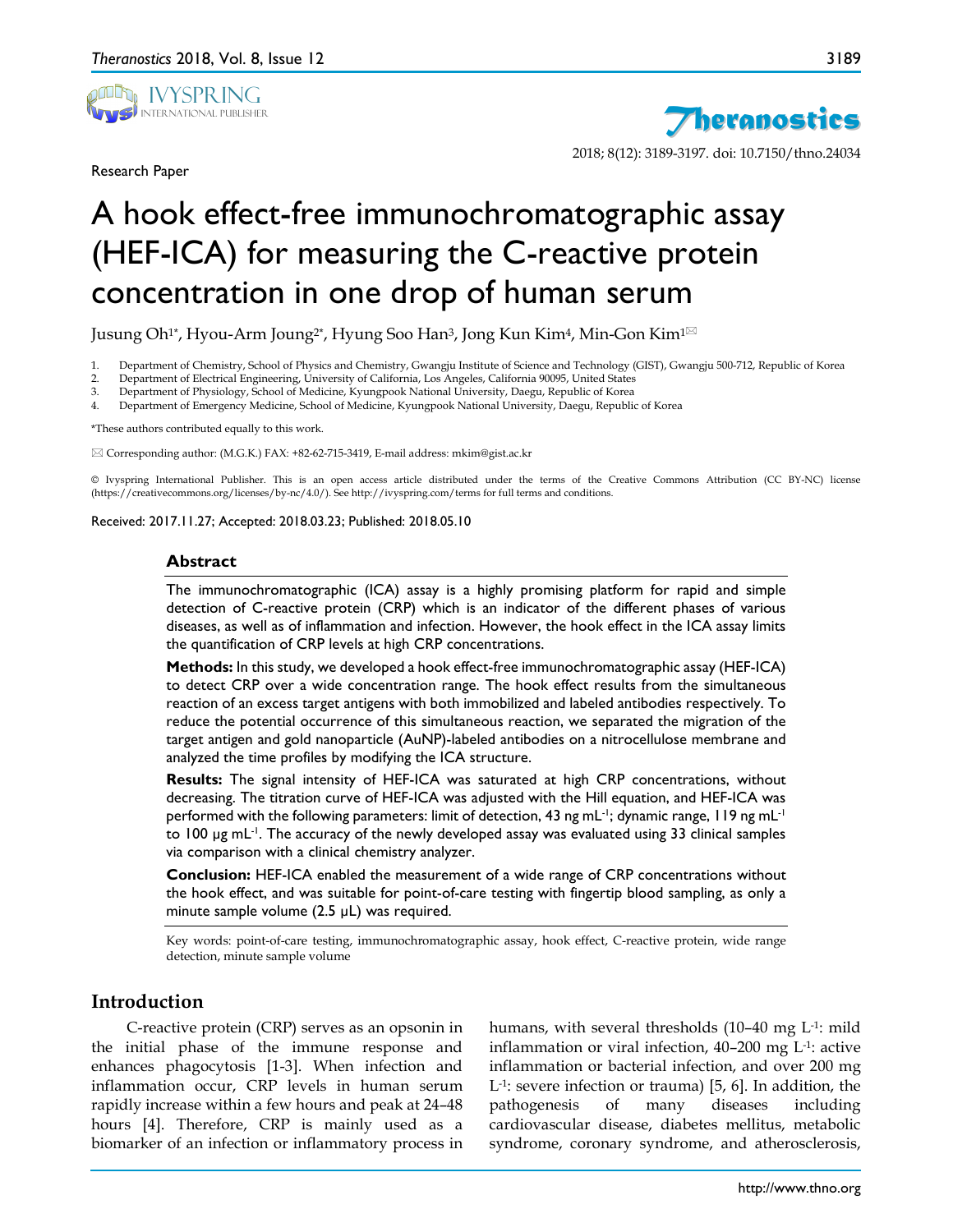as well as diseases accompanied by infection and inflammation, shows a strong correlation with a wide range of serum CRP levels in humans [7-11]. Hence, prompt and continuous CRP detection and monitoring with quantitative analysis of a wide range of CRP levels is crucial for classification of the phases of the disease and inflammation stage, as well as for effective treatment [12-14].

Currently, immunoturbidimetric, immunonephelometric, radial partition immunofluorometric, and enzyme-linked immunosorbent assays are commercialized and mainly used as CRP assays. These assays are sufficiently practical to cover the range of CRP levels in the human body; however, they have some drawbacks including the multiprocessing step, necessity for skilled operators to ensure high reproducibility, and expensive equipment. These limitations render these assays inadequate for point-of-care tests (POCTs) [15]. Various new sensing platforms involving electrochemical or optical methods have been developed to meet the requirements of POCTs [16-18]. Among them, the immunochromatographic assay (ICA) is preferred for satisfying the requirements of a POCT, owing to its rapidity, cost-effectiveness, and user-friendliness. Nevertheless, the hook effect is still a major barrier in the detection of a wide range of CRP levels by ICA [19, 20]. The hook effect leads to false-negative results derived from a diminished or disappeared signal when a high concentration of the target antigen is input into the immunoassay without a washing stage. This hook effect results from simultaneous binding of excess target antigens to the immobilized and labeled antibodies respectively. In this reaction, the excess target antigens disturb the sandwich immunoassay on the test line and generate the false negative results despite a high input concentration of the target antigen [21].

Several studies have been conducted to overcome the hook effect of ICA. Leung et al. developed a barcode-style ICA to detect CRP with several test lines. This device's test line may diminish or disappear because of the hook effect; however, an additional test line can detect a broad range of CRP concentrations in a patient's sample via a semi-quantitative assay method without an additional sample preparation step [22]. Rey et al. detected a wide concentration range of CRP by a kinetic analysis and comparison of signal intensity between the test line and control line over time [23]. Oh et al. developed a three-line ICA strip that has an additional novel test line consisting of an antigen–antibody complex. By processing data on the signal intensity of the 3 lines of ICA, they were able to detect CRP in human serum in the range of 1 ng mL-1

to 500 µg mL-1 within 10 min [24]. Although these methods are based on novel approaches, they do not involve simultaneous quantitative and direct signal measurements.

In the present study, we attempted to develop a hook effect-free immunochromatographic assay (HEF-ICA) that can detect CRP in human serum directly. By adding an advanced paper-based structure to the conventional ICA strip, we controlled the timing of migration of the sample and gold nanoparticle (AuNP) conjugate. Consequently, the simultaneous reaction of excess target antigens with both antibodies was diminished and a sequential sandwich immunoassay was implemented. The new assay was modified such that it enabled measurement of the full clinical concentration range of CRP directly without the hook effect. Therefore, in the present study, we designed and characterized an advanced sensor structure and assessed its performance and specification with the conventional ICA. Further, we evaluated the accuracy and practicality of HEF-ICA by comparison with a conventional clinical chemistry analyzer, using 33 clinical samples.

# **Methods**

# **Materials**

CRP-free serum (90R-100), surfactant 10G (95R-103), and bovine serum albumin (BSA) were purchased from Fitzgerald Industries International (Acton, MA, USA). An anti-CRP polyclonal antibody (ab31156; "immobilized Ab") and a monoclonal antibody (ab10028, "labeled Ab") were obtained from Abcam Inc. (Cambridge, MA, USA). An anti-mouse IgG (M8642) was acquired from Sigma-Aldrich (St. Louis, MO, USA), whereas CRP (236608), laminated cards (HF000MC100) and a nitrocellulose (NC) membrane (HFB01804) were from Millipore (Billerica, MA, USA). The glass fiber pad (8964) and an asymmetric polysulfone membrane (ASPM, vivid plasma separation membrane, grade GX) were purchased from Pall Co. (Port Washington, NY, USA), and the sample pad (Grade 222) was sourced form from Bore da Biotech (Gyeonggi-do, Korea). The gold colloidal solution was acquired from BBI International (EM.GC20; Cardiff, UK). Polyvinylpyrrolidone (PVP 29K), and other chemicals were from Sigma-Aldrich. All buffers and reagent solutions were prepared using distilled water generated using an ELGA water purification system (Lane End, UK). Fusion 5 was from GE Healthcare Life Sciences (Little Chalfont, UK). The 3D printer (3Dison multi) for manufacturing the cases for the ICA devices was purchased from Rokit (Seoul, Korea).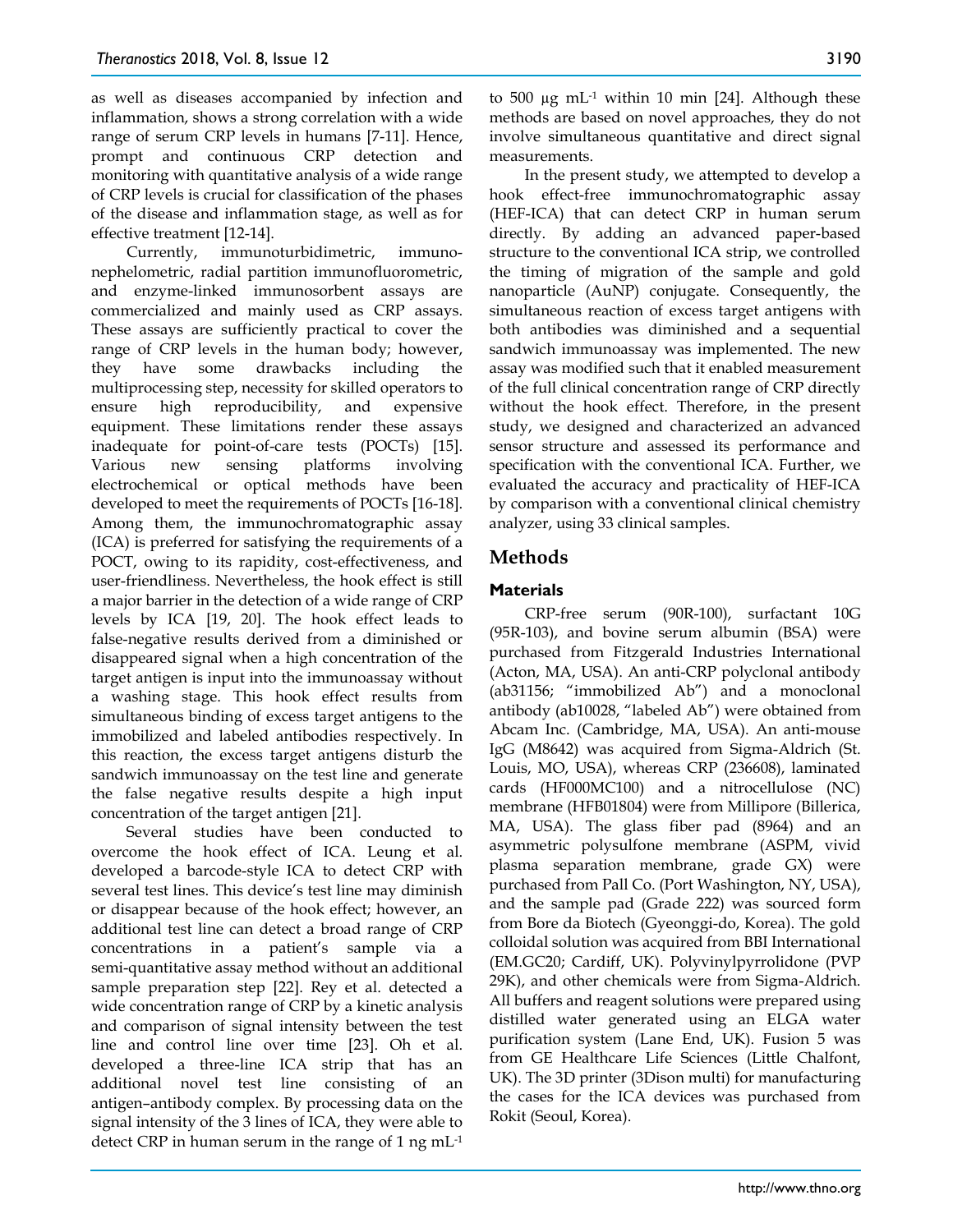#### **Preparation of the AuNP conjugate pad**

The anti-CRP monoclonal antibody (10 uL, 1 mg) mL-1; labeled Ab) was added to a mixture of 1 mL of 20 nm AuNP colloid (1 OD) and 100 µL of borate buffer (0.1 M, pH 8.4). After incubation at room temperature (RT; 25 °C) for 30 min, 100  $\mu$ L of BSA (10 mg mL-1) was added to this mixture for blocking residual sites on the surface of AuNPs. After incubation at 4°C for 60 min, the mixture was centrifuged in a refrigerated microcentrifuge (smart R17; Hanil Science Industrial Co., Gangwon-do, Korea) at  $13,475 \times g$  for 15 min at 10 °C. The supernatant was discarded, and the AuNP conjugates were resuspended in 10 mM borate buffer (pH 8.4). The centrifugation and resuspension steps were repeated twice. The final resuspended AuNP conjugate solution was concentrated 10-fold by changing the solution volume. The (10-fold) concentrated AuNP conjugate was diluted with solution of the same volume containing PVP (20 mg mL-1) and surfactant 10G (10 mg mL-1). Two-fold diluted AuNP conjugate (10 µL) was loaded onto the glass fiber pad  $(0.4 \times 0.4 \text{ cm}^2)$  and dried in a chamber with constant temperature and humidity for 15 min at 37 °C.

# **Preparation of the ICA strip**

#### Conventional ICA

The conventional ICA strip was assembled from an NC membrane, absorbent pad, conjugate pad, and sample pad. An anti-CRP polyclonal antibody (immobilized Ab) and anti-mouse IgG antibody were immobilized (8 and 4 mm from the top side of the NC membrane, respectively;  $30 \times 2.5$  cm<sup>2</sup>) using a dispenser (DCI 100; Zeta Corporation, Kyunggi-do, Korea). The NC membrane loaded with two antibodies was dried in a chamber with constant temperature and humidity for 15 min at 37 °C. After incubation, the absorbent pad (Grade 222;  $30 \times 2$  cm<sup>2</sup>) was attached to the top side of the NC membrane with a 2 mm overlap. The combination of the NC membrane and absorbent pad was cut into 4 mm wide strips in a cutting machine. The conjugate pad and sample pad (Grade 222;  $2 \times 0.4$  cm<sup>2</sup>) were attached to the bottom of the NC membrane with overlaps of 1.5 and 2.5 mm, respectively.

# HEF-ICA

The NC membrane of HEF-ICA has a disconnected gap of 1.8 mm that is approximately 8 mm from the far end of the top NC membrane. This disconnected gap divides the top and bottom sections of the NC membrane, which are 0.8 and 1.5 cm length, respectively. The sample pad (Fusion 5;  $0.4 \times 0.4$  cm<sup>2</sup>) was located on the disconnected gap in the NC membrane, and the absorbent pad and buffer pad (Grade 222;  $2 \times 0.4$  cm<sup>2</sup>) were fixed to the top and bottom sections of the NC membrane, respectively, with 2 mm overlaps. The intermediate pad (Fusion 5;  $0.4 \times 0.5$  cm<sup>2</sup>), ASPM (grade GX;  $0.4 \times 0.5$  cm<sup>2</sup>), and conjugate pad loaded with the AuNP conjugate (glass fiber 8964;  $0.4 \times 0.4$  cm<sup>2</sup>) were stacked on the bottom section of the NC membrane. As mentioned above, the absorbent pad and buffer pad (grade 222) were attached to the adhesive side of a laminated card below the NC membrane. The position of other pads including the intermediate pad, ASPM, conjugate pad, and sample pad (Fusion 5) were fixed into a case that was created using a 3D printer (3Dison). The other structures for evaluating the components of the HEF-ICA were made of the same material and occupied the same position as in conventional ICA and HEF-ICA.

# **Kinetic analysis of antigen and AuNP conjugate release**

For visualization of target antigen release from the sample pad, we utilized a DyLight 650–streptavidin (STA) conjugate as a reference. We loaded 2.5 µL of the DyLight 650–STA conjugate (500 µg mL-1) onto the sample pad (fusion 5) in each structure, as described for the experiment presented in **Figure 2**. Thereafter, we loaded 120 µL of the buffered solution (1× PBS containing 10 mg mL-1 PVP and 5 mg mL-1 surfactant 10G) onto the buffer pad. We monitored the fluorescent signal in the detection zone using a ChemiDoc TM XRS+ imaging system (Bio-Rad Laboratories, Hercules, CA, USA). In case of the AuNP conjugate, the buffered solution was loaded onto the buffer pad. The color signal intensity was measured on the same analytical equipment. The captured image was analyzed using Image Lab 4.0 software (Bio-Rad). The colorimetric and fluorescence signal intensities were analyzed with the same pixel area in the captured image for each strip sensor, and the background signal intensity of the NC membrane was also analyzed using the same method. The subsequent signal intensity analyses were performed using the same method.

#### **Measurement of diluted CRP**

CRP was diluted with CRP-free serum from 0.01  $\mu$ g mL<sup>-1</sup> to 500  $\mu$ g mL<sup>-1</sup>, for evaluating the hook effect and obtaining a titration curve. The diluted CRP solution was loaded onto the sample pad (grade 222): 120 µL for conventional ICA and 2.5 µL for HEF-ICA. In addition, 120 µL of the buffered solution was loaded onto the buffer pad in the case of HEF-ICA. The test and control line were analyzed using the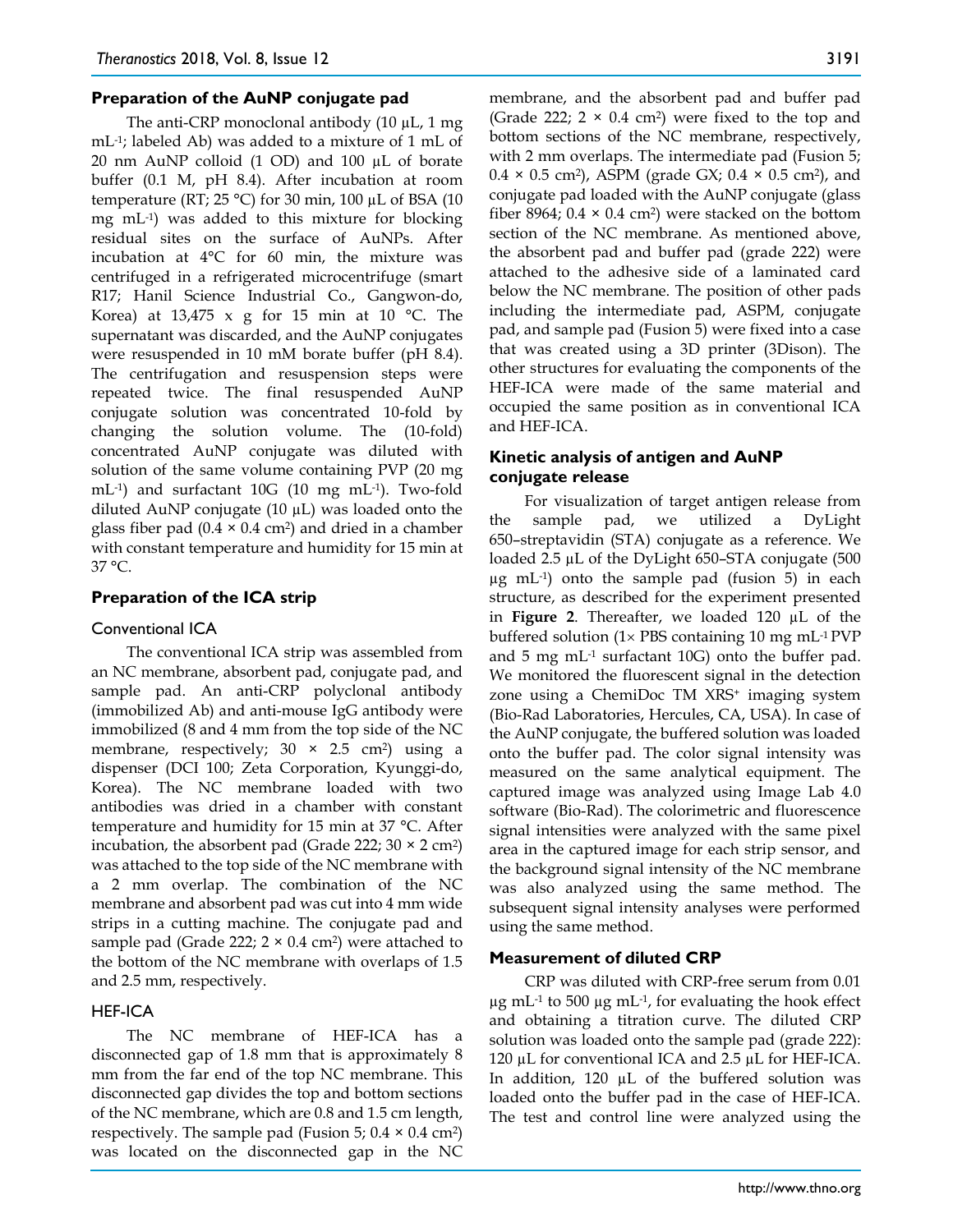ChemiDoc TM XRS<sup>+</sup> imaging system and Image Lab 4.0 software (Bio-Rad).

# **Evaluation of the HEF-ICA performance**

The coefficient of variation (CV) was calculated as the standard deviation of signal intensities divided by the mean of the intensities for each concentration of CRP; assays were performed in triplicate. The assay time was determined as the time taken for the complete consumption of the AuNP conjugate, based on the results of the kinetic analysis of the AuNP conjugate. In case of application of the diluted sample on the conventional ICA, we diluted 2.5 µL of the spiked CRP serum with 117.5 µL of the buffered solution for use in the ICA (48 fold). The test and control line were also analyzed with the ChemiDoc TM XRS+ imaging system and Image Lab 4.0 software (Bio-Rad).

# **Measurement of CRP levels in clinical human serum samples**

Human serum samples were obtained from the Kyungpook National University Chilgok Hospital in Korea. The study protocol was thoroughly explained to the patients and signed written informed consent was obtained in accordance with the approved guidelines and relevant regulations of the Institutional Review Board (KNUMC 2017-03-007-001). The serum samples were stored at -80 °C for subsequent analysis. The reference CRP levels were measured using a Hitachi 7180 analyzer (Hitachi, Japan). Quantification of CRP in human serum on the ICA strips was performed using the same procedure as described above.

# **Comparison of conventional ICA and HEF-ICA with the commercial kit for CRP**

The commercial kit for CRP was purchased from Osang healthcare (Gyeonggi-do, Korea). We loaded 120 µL of the diluted CRP solutions into the commercial kit. After 15 min, the signal intensity of the test and control line were analyzed with the ChemiDoc TM XRS+ imaging system and Image Lab 4.0 software (Bio-Rad).

# **Results and discussion**

# **HEF-ICA structure, concept design, and operation**

We speculated that the hook effect of conventional ICA results from a simultaneous reaction of excess target antigens with immobilized and labelled antibodies respectively. To prevent this reaction, HEF-ICA was designed, as shown in **Figure 1A**, for separation of migration time between the

target antigen and the AuNP conjugate. The sample pad is located in the middle of the strip as a bridge over the disconnected gap in the NC membrane. The delayed-release components, consisting of a stacked conjugate pad, ASPM, and intermediate pad, in that order, are located between the buffer and sample pad. The operation of the newly designed HEF-ICA strip is illustrated in **Figure 1B**. First, the sample solution is injected into the bridged sample pad and the buffered solution is injected into the buffer pad. The target protein in the sample solution migrates with the buffered solution and binds to the immobilized antibody on the test line. Next, unbound target protein is washed out and delayed-release components are moistened by the buffered solution during the migration of the sample. After the sample is wicked out, the AuNP conjugate is released from the conjugate pad. Finally, the sandwich immunoreaction is completed and the unbound AuNP conjugate is washed out to the absorbent pad. **Figure 1C** illustrates the differences in the migration flow of the immuno-components (target antigen, AuNP conjugate) on the NC membrane and the reaction mechanism on the test line between conventional ICA and HEF-ICA. In the case of conventional ICA, the target antigen preferentially cross-links with the labeled antibody. Unbound target antigens and the complex of target antigen and AuNP conjugate are mixed on the NC membrane and allowed to migrate to the immobilized antibody at the test line. As a result, the unbound excess target antigens inhibit the complex of target-antigen and AuNP conjugate from binding to the immobilized antibody. However, migration between the target antigen and AuNP conjugate are separated in HEF-ICA and an automatic washing process is included. This separation between the migration of the immuno-components and the additional automatic washing process eliminates the inhibitory effect of the unbound excess target antigens on the binding of the immobilized antibody. Consequently, a sequential sandwich immunoreaction occurs on the test line of HEF-ICA and the hook effect is eliminated. Figure 1D shows the estimated titration curve obtained as a result of the immune reaction in accordance with different CRP concentrations in conventional ICA and HEF-ICA. Conventional ICA yields a bell-shaped curve due to the hook effect at a high concentration of the target antigen. In contrast, HEF-ICA yields a signal intensity proportional to increasing target antigen concentrations, owing to elimination of the simultaneous reactions of the excess target antigens.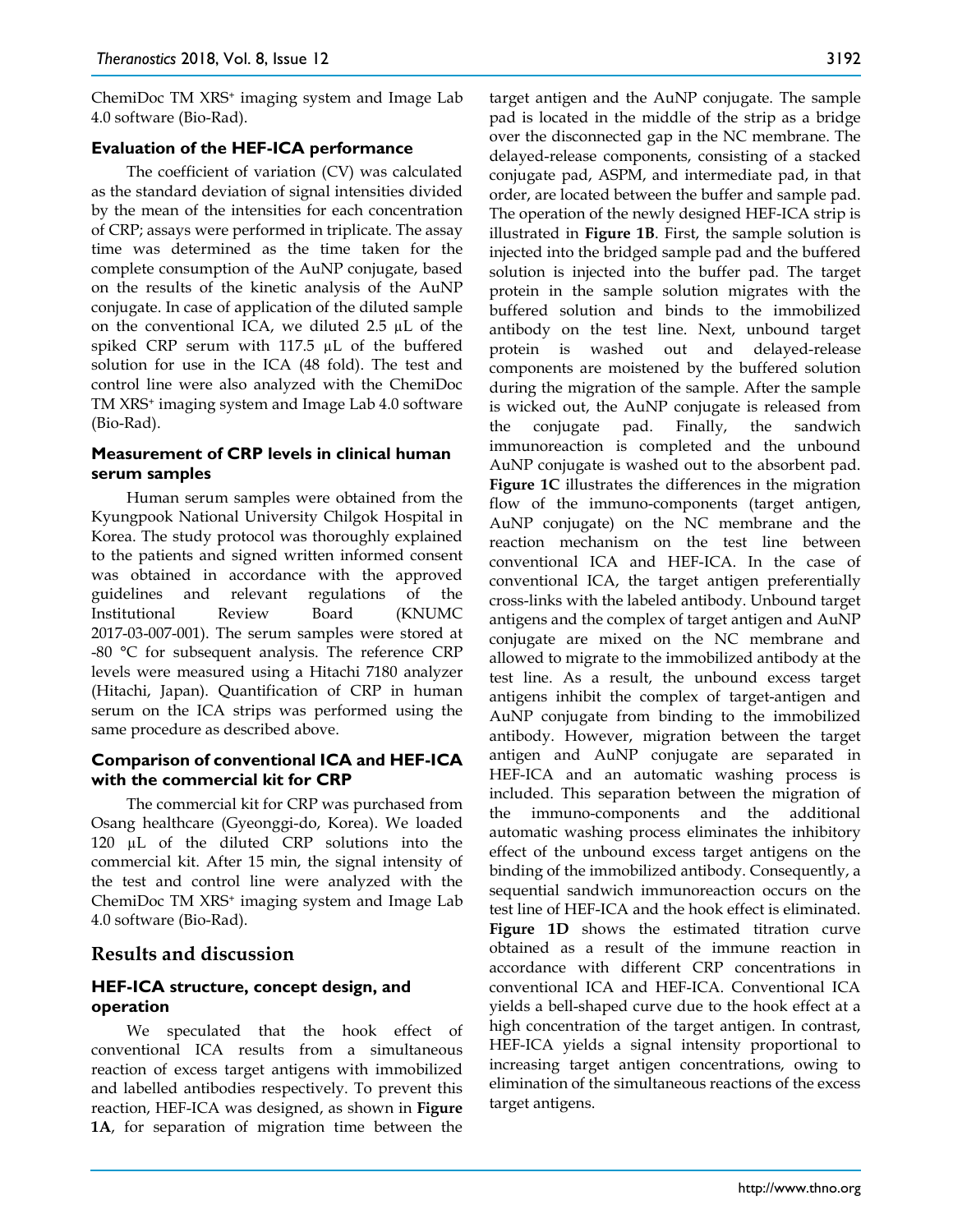

**Figure 1.** Schematic illustration of the hook effect-free immunochromatographic assay (HEF-ICA) **(A)**, its operation mechanism **(B)**, expected migration flow of the immuno-components and reaction mechanism on the test line compared with that in conventional ICA **(C)**, and expected sandwich immunoreaction result of HEF-ICA compared with that of conventional ICA, according to concentration of the target protein **(D)**.

# **Real-time release timing monitoring of a sample and AuNP conjugate for evaluation of the components of HEF-ICA**

For evaluation of the newly developed components including the sample pad at a new location, disconnected gap in NC membrane, and the delayed-release components, we constructed progressive ICA structures (structure a: sample pad position; structure b: bridge sample pad; structure c: HEF-ICA), and evaluated time profiles of migration of the target antigen and AuNP conjugate in the detection zone (see **Figure 2**). The migration of the target antigen with time was analyzed using the STA-DyLight 650 conjugate to visualize the target antigen, and the fluorescent signal intensity was normalized. The AuNP conjugate was also analyzed by a colorimetric assay and normalized over time. Consequently, we confirmed the relative overlap ratio of AuNP conjugate with the target antigen in structures a, b, and c: 41.2%, 25.7%, and 5.2%, respectively, as shown by the marked area in each graph in **Figure 2**. This result clearly showed that ~95% of the AuNP conjugate migrated through the NC membrane without any mixing with the target antigen during the operation in case of the HEF-ICA structure (**Figure 2C**). The migration of the AuNP conjugate with a sample solution resulted in a 100% overlap of the AuNP conjugate with the target antigen in the case of conventional ICA (data not shown). We

also confirmed that the disconnected gap in the NC membrane and multilayered stacking of delayed-release components played a key role in the release timing separation between the target antigen and AuNP conjugate. The disconnected gap in the NC membrane and the bridging sample pad increased the release efficiency of the target antigens and AuNP conjugates. The mere stacking of the sample pad on the NC membrane divided the driving force of the buffered solution into the sample pad and NC membrane. However, the disconnected gap and bridging sample pad induced the entire transfer of the driving force of the buffered solution from the NC membrane to the sample pad and back to the NC membrane again. The resulting enhancement of the release efficiency of the target antigen was confirmed by comparing the time profile of the target antigen (closed square) in **Figure 2A-B**. Although the release efficiency of the target antigen decreased by combing delayed release components (**Figure 2C**), sufficient release of the target antigen was obtained for separation with migration of the AuNP conjugates. The additional paper materials (stacking of delayed-release components) showed much better performance than single ASPM stacking in terms of release uniformity and delayed release timing (see **Figure S1**). In particular, the intermediate pad diminishes the variation in the release of the AuNP conjugate, and we speculate that the difference in directional flow caused by the pore size of ASPM and

3193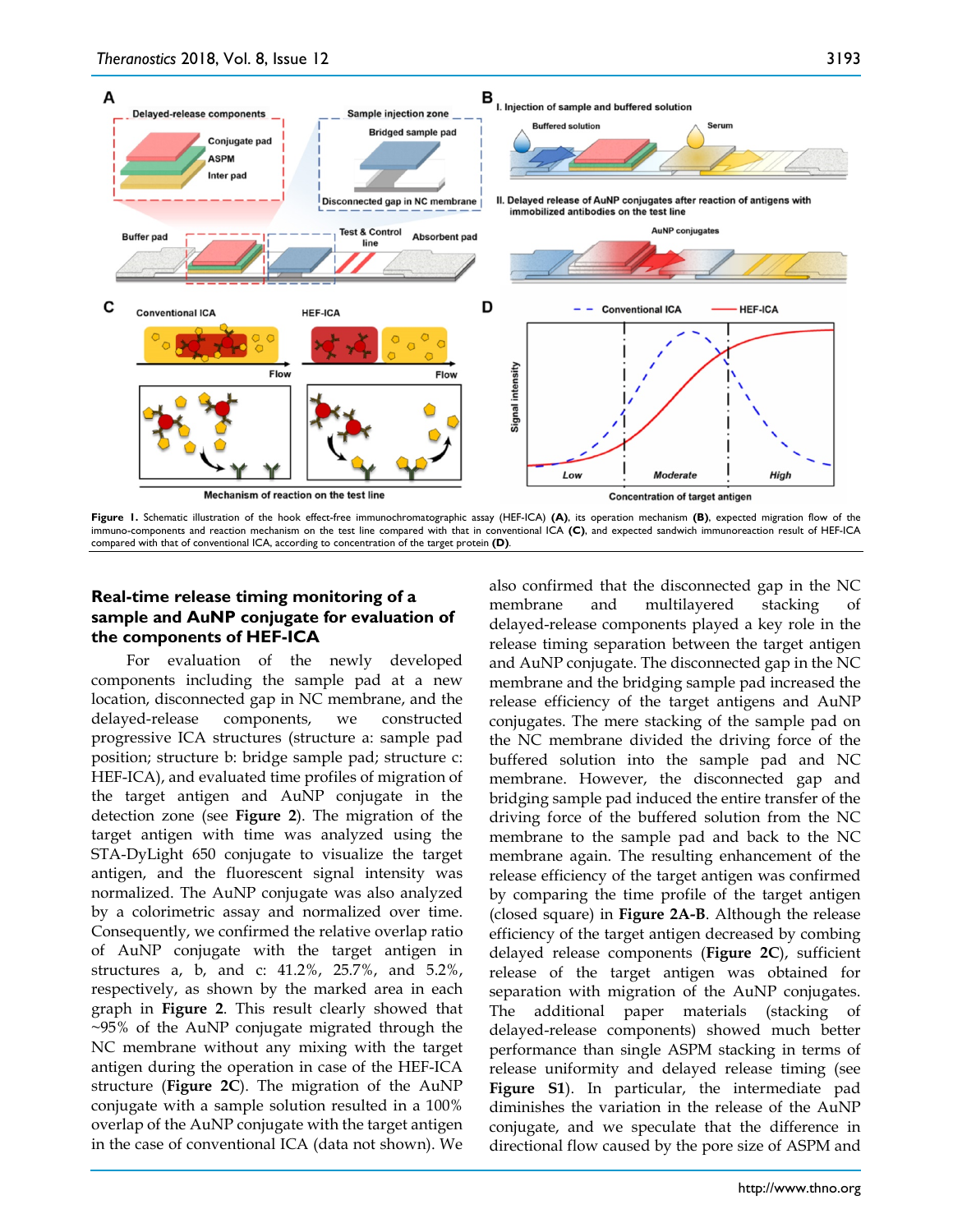dispersion of the buffered solution in the intermediate pad increases the efficiency of delayed release of the AuNP conjugate [25]. The application of optimized delayed-release components significantly alters the migration of the AuNP conjugate in HEF-ICA as shown in **Figure 2C**. Consequently, the modification of the structure of HEF-ICA reduces the overlap between the target antigen and AuNP conjugate from 100% to 5.2%. We anticipated that the decline of this overlap would reduce the hook effect in HEF-ICA.

#### A Structure a



**Figure 2.** Time profiling of the proportion of AuNP conjugates (open circle) and target antigens (closed square) in each progressive modified structure. Structure a: application of sample pad position **(A)**, Structure b: application of the disconnected gap in the NC membrane **(B)**, Structure c: application of the delayed release components **(C)**.

# **Adjustment of the titration curve of HEF-ICA with the Hill equation and evaluation of HEF-ICA performance**

The performance of HEF-ICA was compared with that of a conventional ICA using CRP-free serum spiked with 0.01  $\mu$ g mL<sup>-1</sup> to 500  $\mu$ g mL<sup>-1</sup> of CRP (**Figure 3**). The titration curve of conventional ICA declined starting from 1 µg mL-1; however, the titration curve of HEF-ICA showed an increasing trend up to  $100 \mu g$  mL $^{-1}$  and a saturation range over 100 µg mL-1. HEF-ICA has a nonlinear titration curve due to saturation at a high concentration of the target antigen. We expected that the titration curve would be similar to that of an ELISA because the reaction mechanism of HEF-ICA is similar to that of ELISA owing to preferential cross-linking of the target antigen with the immobilized antibody rather than the labeled antibody [26]. Based on adjustment with the Hill model equation, as shown in **Figure 4**, we obtained well-correlated results ( $R^2$  = 0.99). After adjusting the titration curve with the Hill equation, we quantified the CRP concentration. The limit of detection (LOD) was calculated at a concentration of signal intensity 3× that of the control in HEF-ICA, and the dynamic range was determined from the limit of quantitation (LOQ), which was calculated at 5× the signal intensity, to the saturation point. The parameters of the Hill equation were calculated as follows:  $n = 1.13 \pm 0.2$ ,  $k = 3.56 \pm 0.86$ , and  $I_{Max} = 11740$ ± 394 a.u. The coefficient of variation (CV), which was evaluated for each concentration of CRP, was within a suitable range  $(\sim 10\%)$  of the proportional range in conventional ICA and HEF-ICA, as shown in **Figure S2**. The proportional range was determined as follows: 0.01-1  $\mu$ g mL<sup>-1</sup> (conventional ICA), 0.1-500  $\mu$ g mL-1 (HEF-ICA). A relatively high CV value was obtained in the range of the hook effect in conventional ICA. The assay time of both structures was determined as the time taken for the consumption of the total AuNP conjugates and for washing out in order to reduce interference of the colorimetric signal of the test line. Therefore, we monitored the migration of AuNP conjugates on the NC membrane by time, as shown **Figure S3**. Based on the time profiling of migration of AuNP conjugates, we evaluated the assay time for each structure. The calculated specification of HEF-ICA in comparison with that of conventional ICA has been summarized in **Table 1**.

The comparison between HEF-ICA and conventional ICA revealed that HEF-ICA has lower sensitivity than the conventional ICA. We assumed that the difference in sensitivity originates from the difference in injected sample volume. In order to confirm this, the titration curve was modified by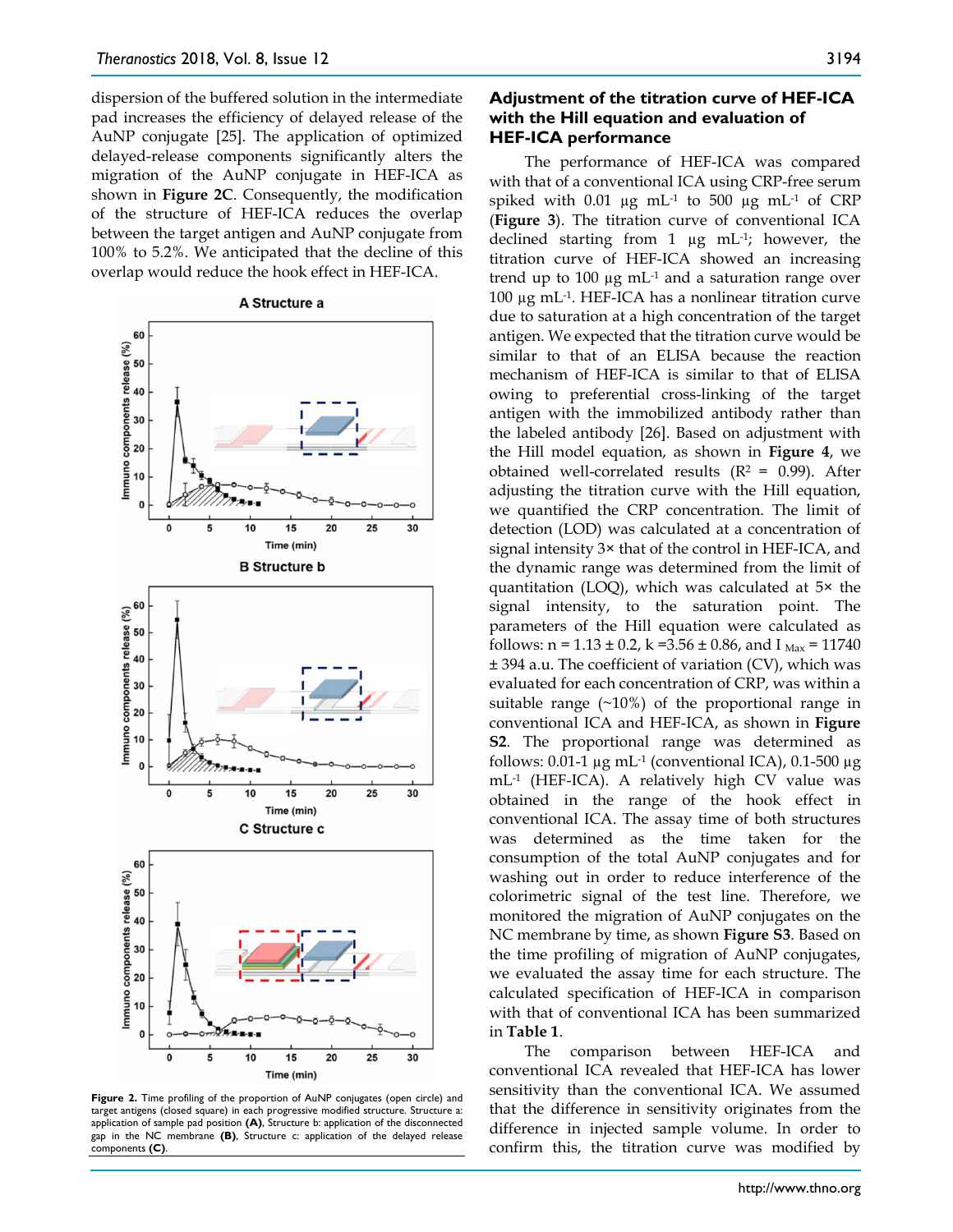plotting the signal intensity for conventional ICA and HEF-ICA based on the quantity of CRP, as shown in **Figure S4**. The plots showed a similar trend and proportional range, regardless of structure. The finding suggests that the affinity of antibodies is maintained in HEF-ICA, and the lower sensitivity is attributable to the injected sample volume. Additionally, we calculated the limit of detection of CRP quantity with respect to injected sample volume. The limit of detection in conventional ICA is 0.533 ng, while that of HEF-ICA was 1.08 ng. We speculated that the difference is attributable to the reaction time of the target antigens. In HEF-ICA, target antigens react with the immobilized antibodies for about 7 min. However, the reaction time of the target antigen in the conventional ICA was the total assay time (about 18 min). Based on the reaction time of target antigens, the binding efficiency of conventional ICA was found to be higher than that of HEF-ICA; however, the difference was not significant.



**Figure 3.** Comparison between HEF-ICA and conventional ICA performance **(A)**. Titration curve **(B)**.

**Table 1.** Comparison of the performance of conventional ICA and HEF-ICA.

|                           | Conventional ICA                               | HEF-ICA                                           |  |
|---------------------------|------------------------------------------------|---------------------------------------------------|--|
| LOD                       | $4.1$ ng mL $^{-1}$                            | $43$ ng mL $^{-1}$                                |  |
| Dynamic range             | 19 ng mL <sup>-1</sup> ~ 1 μg mL <sup>-1</sup> | 119 ng mL <sup>-1</sup> ~ 100 μg mL <sup>-1</sup> |  |
| Assay time                | $18 \text{ min}$                               | $23 \text{ min}$                                  |  |
| Initial process step      | One step                                       | Two steps                                         |  |
| Required sample<br>volume | $120 \mu L$                                    | $2.5 \mu L$                                       |  |
| <b>Hook Effect</b>        | Occurrence                                     | Non-Occurrence                                    |  |
|                           | $(>1 \mu g \text{ mL}^{-1})$                   | (Saturation point: $>100 \mu$ g<br>$mL^{-1}$      |  |



The sample volume of HEF-ICA was reduced because of the risk of contact between the sample solution and the delayed-release components. Therefore, we minimized the injection sample volume in HEF-ICA to 2.5 µL. Further, as the lower injection sample volume may result in significantly low sensitivity, sample volumes of less than  $2.5 \mu L$  were not considered. These lower sample volumes reduce the hook effect in ICA; accordingly, we examined the effect of the minimized sample volume on the conventional ICA assay using a diluted sample, where the amount of undiluted sample was equal to that used for HEF-ICA. As shown in **Figure S5**, the titration curve of conventional ICA using the diluted sample was similar to that of HEF-ICA in the proportional range. However, the hook effect occurred at higher concentrations of CRP than 100 µg mL-1, and a relatively high LOD was observed (0.139 µg mL-1) when the conventional ICA was performed using a diluted sample. We summarized the specifications by structure and sample dilution in **Table S1**. The dynamic range was evaluated by dividing the concentration of the upper limit by that of the lower limit. On comparing the value, the dilution of the sample solution in the conventional ICA was found to broaden the dynamic range; however, that of HEF-ICA was broader despite the use of undiluted sample.

Additionally, we summarized and compared the specification of HEF-ICA with the previously established ICA overcoming the hook effect, as shown in **Table 2**. Although the assay time for HEF-ICA was relatively long, the lack of requirement of a sample preparation step compensated for this. The elimination of the hook effect and requirement of a very small injection volume of the sample are highly useful considerations for its efficiency as a POCT.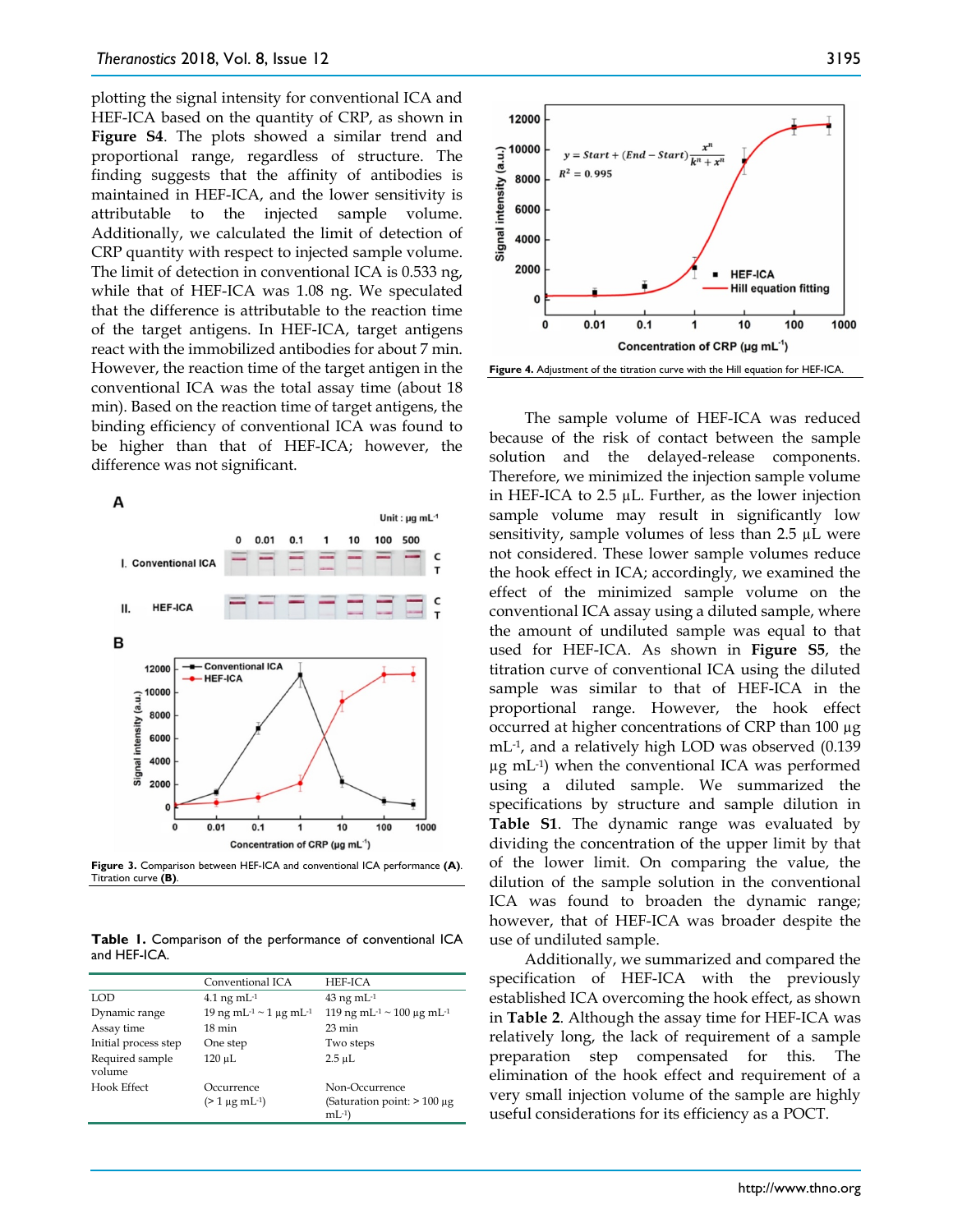| Reference | Limit of detection<br>(LOD)             | Dynamic range                                                                   | Assay<br>time     | Solution injection                                              | Strategy for hook effect                               |
|-----------|-----------------------------------------|---------------------------------------------------------------------------------|-------------------|-----------------------------------------------------------------|--------------------------------------------------------|
| $[23]$    | Semi-quantitative<br>analysis           | Distinction of several concentration<br>range section                           | $20 \text{ min}$  | 100 μL (serum/plasma) or 120 μL Additional test line<br>(blood) |                                                        |
| $[24]$    | Not specified                           | Not specified                                                                   | 2 min             | 40 µL diluted serum and 60 µL<br>running buffer                 | Kinetic analysis between<br>test and control line      |
| $[25]$    | $0.649$ ng mL <sup>-1</sup>             | $0.67$ ng mL <sup>-1</sup> - 1.02 mg mL <sup>-1</sup>                           | 10 <sub>min</sub> | Not specified                                                   | Additional test line and data<br>analysis              |
| This work | $43 \text{ ng } \text{m} \text{L}^{-1}$ | 119 ng mL-1 - 100 µg mL-1<br>Saturation range:<br>$>100 \mu g$ mL <sup>-1</sup> | $23 \text{ min}$  | 2.5 µL serum and<br>$120 \mu L$ running buffer                  | Alteration of assay mechanism<br>by modified structure |

**Table 2.** Comparison of the specification of HEF-ICA with the previously established ICA in terms of elimination of the hook effect.

Furthermore, we compared the conventional ICA and HEF-ICA with a commercial ICA for CRP. In accordance with the product manual, the titration curve was obtained using diluted serum sample, as shown in **Figure S6**. The hook effect also occurred at concentrations higher than 100  $\mu$ g mL<sup>-1</sup> for the commercial ICA for CRP, likewise for the conventional ICA, despite dilution of the sample. Moreover, commercial ICA for CRP is divided into CRP and high-sensitivity CRP (hs-CRP) detection, because it is difficult to measure the wide range of CRP at the same time. On the other hand, the dynamic measurement range of HEF-ICA fully covered the physiological range of CRP in human serum without sample dilution.

These results indicate that HEF-ICA shows high potential for application as a POCT, owing to its wide dynamic range and requirement for only small amounts of undiluted sample volume, and elimination of the hook effect. We anticipate that HEF-ICA should enhance the practicality of the ICA as a POCT.



**Figure 5.** Accuracy testing for 33 clinical samples in comparison with that of a clinical chemistry analyzer.

#### **Evaluation of clinical samples**

Using HEF-ICA, we analyzed 33 undiluted clinical serum samples and quantified CRP concentrations. The HEF-ICA measurement results were compared with those obtained using a clinical chemistry analyzer. As shown in **Figure 5**, the value of the coefficient of determination (0.98) was high within the range of CRP concentrations of  $0.2 \mu g$  mL<sup>-1</sup> to 63.6 µg mL-1. Although we did not evaluate the complete range of CRP levels, accuracy and practicality were confirmed for the possible commercialization of HEF-ICA as a POCT to detect a wide range of CRP levels without the hook effect and requirement for sample preparation.

#### **Conclusion**

We developed the present HEF-ICA for the detection of a wide range of CRP concentrations via direct quantitative measurement. The migration of the target antigen and the AuNP conjugate was efficiently separated by means of the bridged sample pad and delayed-release components. This separation induced an automatic washing step within the reaction of the target antigen and AuNP conjugate. Further, this separation minimized the simultaneous reaction of the excess target antigens with both antibodies, thereby resulting in a signal intensity proportional to increasing concentrations of CRP. We further adjusted the titration curve of HEF-ICA with the Hill equation for quantitative analysis, and evaluated the performance of HEF-ICA. The LOD was obtained as 43 ng mL $^{-1}$ , with a dynamic range from 119 ng ml $^{-1}$  to 100 μg mL<sup>-1</sup> and a saturation range over 100 μg mL<sup>-1</sup>. The evaluated sensitivity of HEF-ICA is lower than that of conventional ICA; therefore, HEF-ICA is not suitable for use with biomarkers that require detection with high sensitivity. However, for certain biomarkers, such as CRP, HCG, and PSA (prostate specific antigen), a wide range of concentrations, rather than high sensitivity, is more important [27, 28]. For these biomarkers, HEF-ICA is adequate and more practical as a POCT biosensor. Although the